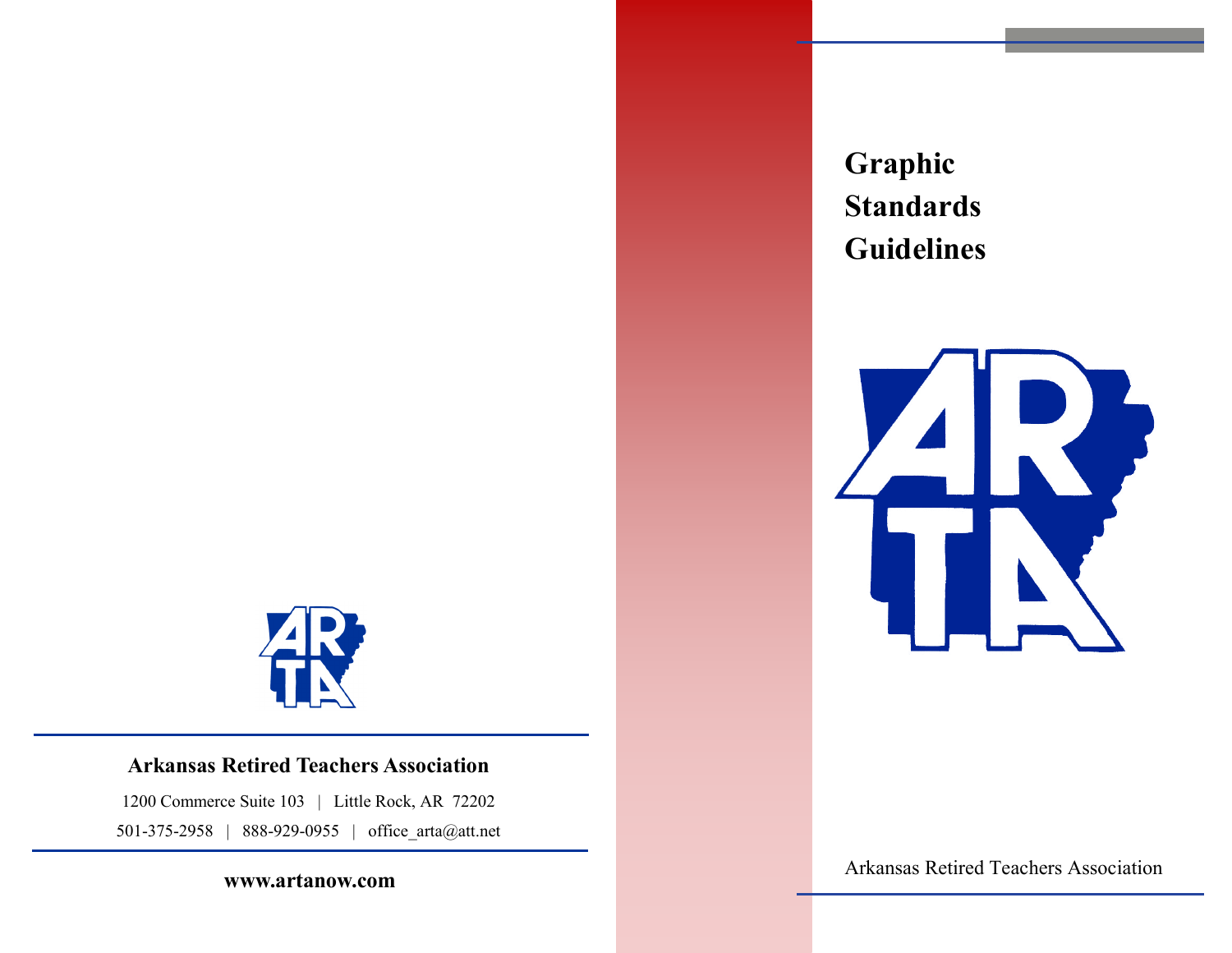# **ARTA GRAPHIC STANDARDS GUIDELINES**

This document is describes the Graphic Standards Guidelines for the organization known as the Arkansas Retired Teachers Association.

The standards state what is acceptable practice for using organization identity elements in different situations.

These standards apply to all organization publications, materials, and websites.

Outside organizations that use the organization identity elements must also follow these guidelines.

Application of these standards will ensure that the organization presents a consistent, engaging image.

For identity elements or applications not covered in this document, contact the Executive Director or the Communications Coordinator at 501-375-2958.

### EMAIL SIGNATURES

#### **STANDARD E-MAIL SIGNATURE FORMAT**

#### **Jane Doe**

Title, Arkansas Retired Teachers Association 1200 Commerce St, Ste 103 | Little Rock, AR 72202 501-375-2958 | Mobile Phone (optional) Jane\_arta@att.net | www.artanow.com Follow us: (an optional line to include your professional social networks is acceptable on the last line)

#### **E-MAIL SIGNATURE GUIDELINES**

E-mail signatures should not be longer than 4 lines.

Use pipes (|) to separate components. Use two spaces between the text and the pipes.

Do not use special colors, fonts or graphics.

Use your email client's default font or a simple 12-point standard font. Times is recommended. Non-standard fonts and HTML do not translate across all email clients

Refrain from using images or logos within the e-mail signature. Images increase the size of emails and some email clients and mobile devices will block the appearance of images.

Do not use quotes or epigraphs.

Avoid using vCards. vCards are a convenient way to share contact information however, they add size to your email and appear as attachments.

Use complete urls instead of hyperlinks to ensure there are no problems with the link working.

Avoid using multiple phone numbers and email addresses. Pick the most important phone number and email address.

Only include links to social media if it is appropriate to the work of your office.

Include your email address. Not all email clients will include header information in replies and forwards.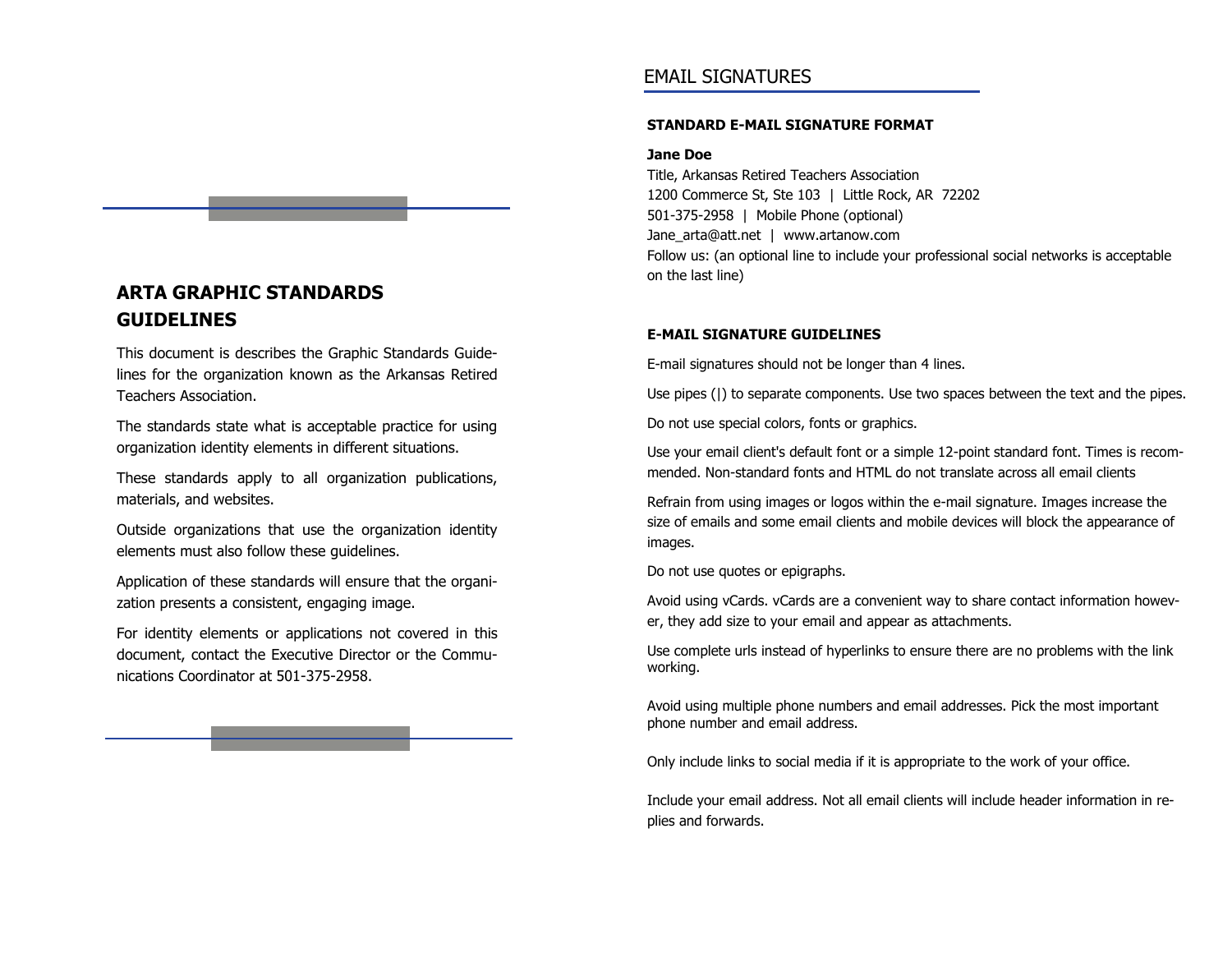### **STATIONERY**

#### Business Card Right Justified Business Card Centered **AR** Arkansas Retired TRANSPORTER Jane Doe **Executive Director** 1200 Commerce St Ste 103 Little Rock, AR 72202 Jane\_arta@att.net Office: 501.375.2958 Mobile: 501.555.1234



### ORGANIZATION NAME

The official name of the organization is the Arkansas Retired Teachers Association.

The full name of the organization should be used on first reference.

On second and subsequent references, the acronym ARTA may be used.

The acronym ARTA may be used in internal communications.

When the organization is represented in a collaboration, the graphic standards for our name and visual identity must be observed.

#### Letterhead



## ORGANIZATION COLORS

The organization color is Pantone Reflex Blue.

Full colors or tints from the secondary color palette may be used for variety as long as the primary color is used first or most prominently.

| <b>Blue</b>                                                                                       | <b>Red</b>                                                             | Gray                                                             |
|---------------------------------------------------------------------------------------------------|------------------------------------------------------------------------|------------------------------------------------------------------|
| Pantone Reflex Blue<br><b>RGB</b><br>$0\quad 20\quad 137'$<br><b>HEX</b><br>001489<br><b>CMYK</b> | <b>RGB</b><br>145 8 8<br>910808<br><b>HEX</b><br>$0 \t94 \t94$<br>-43. | <b>RGB</b><br>142 142 139<br><b>HEX</b><br>8E8E8B<br><b>CMYK</b> |
| 100 89 0<br>- 0                                                                                   | <b>CMYK</b>                                                            | $0 \t0 \t2 \t44$                                                 |

### ORGANIZATION TYPEFACE

The organization typeface is Times New Roman. It is to be used any time the organization name is used as an identifying element.